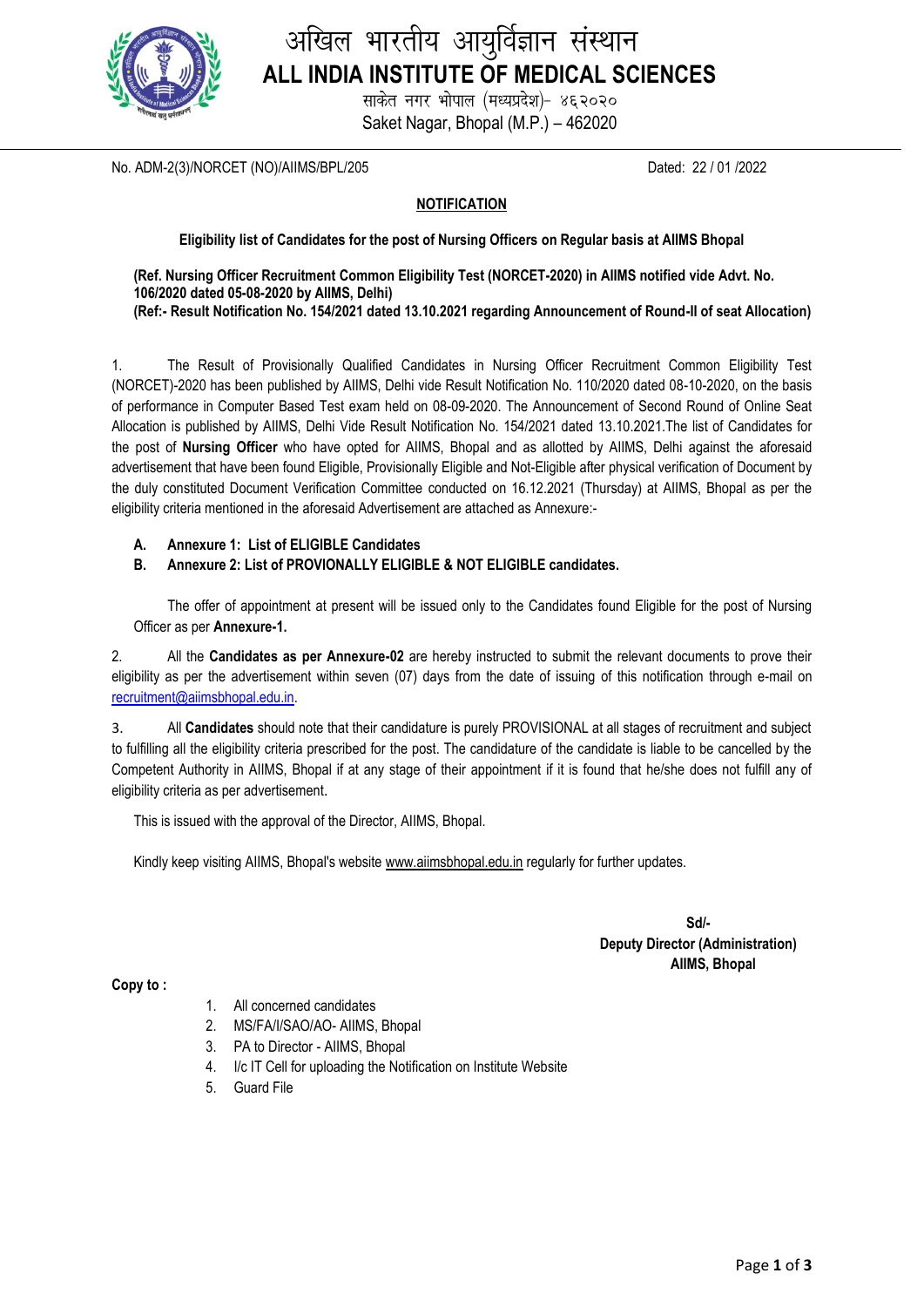# **Annexure 1**

| <b>S. No.</b> | Rank | <b>Candidate's Name</b> | Roll<br><b>Number</b> | Gender | <b>Allotted</b><br>Category | <b>Remarks</b>                                                                                                                 |
|---------------|------|-------------------------|-----------------------|--------|-----------------------------|--------------------------------------------------------------------------------------------------------------------------------|
| 1.            | 998  | <b>DINESH KUMAR</b>     | 9026589               | Male   | <b>SC</b>                   |                                                                                                                                |
| 2.            | 1032 | <b>VAISHALI JOSHI</b>   | 9087668               | Female | <b>UR</b>                   |                                                                                                                                |
| 3.            | 1192 | <b>ARTI RAWAT</b>       | 9021194               | Female | <b>UR</b>                   |                                                                                                                                |
| 4.            | 1605 | <b>JYOTI</b>            | 9017838               | Female | <b>UR</b>                   |                                                                                                                                |
| 5.            | 1623 | <b>BHAWNA RAWAT</b>     | 9035141               | Female | <b>UR</b>                   | Renewed<br>Registration<br>certificate of DNC<br>to be submitted at<br>the time of joining.                                    |
| 6.            | 5750 | <b>KAVITA JOSHI</b>     | 9025705               | Female | <b>EWS</b>                  |                                                                                                                                |
| 7.            | 5874 | <b>SAPNA</b>            | 9092568               | Female | <b>SC</b>                   |                                                                                                                                |
| 8.            | 6105 | POONAM YADAV            | 9083646               | Female | <b>SC</b>                   | Salary<br>slip/<br>statement<br>and<br>pollution<br>control<br>board certificate to<br>be submitted at the<br>time of joining. |
| 9.            | 6178 | <b>MINAKSHI SHARMA</b>  | 9070983               | Female | <b>EWS</b>                  |                                                                                                                                |